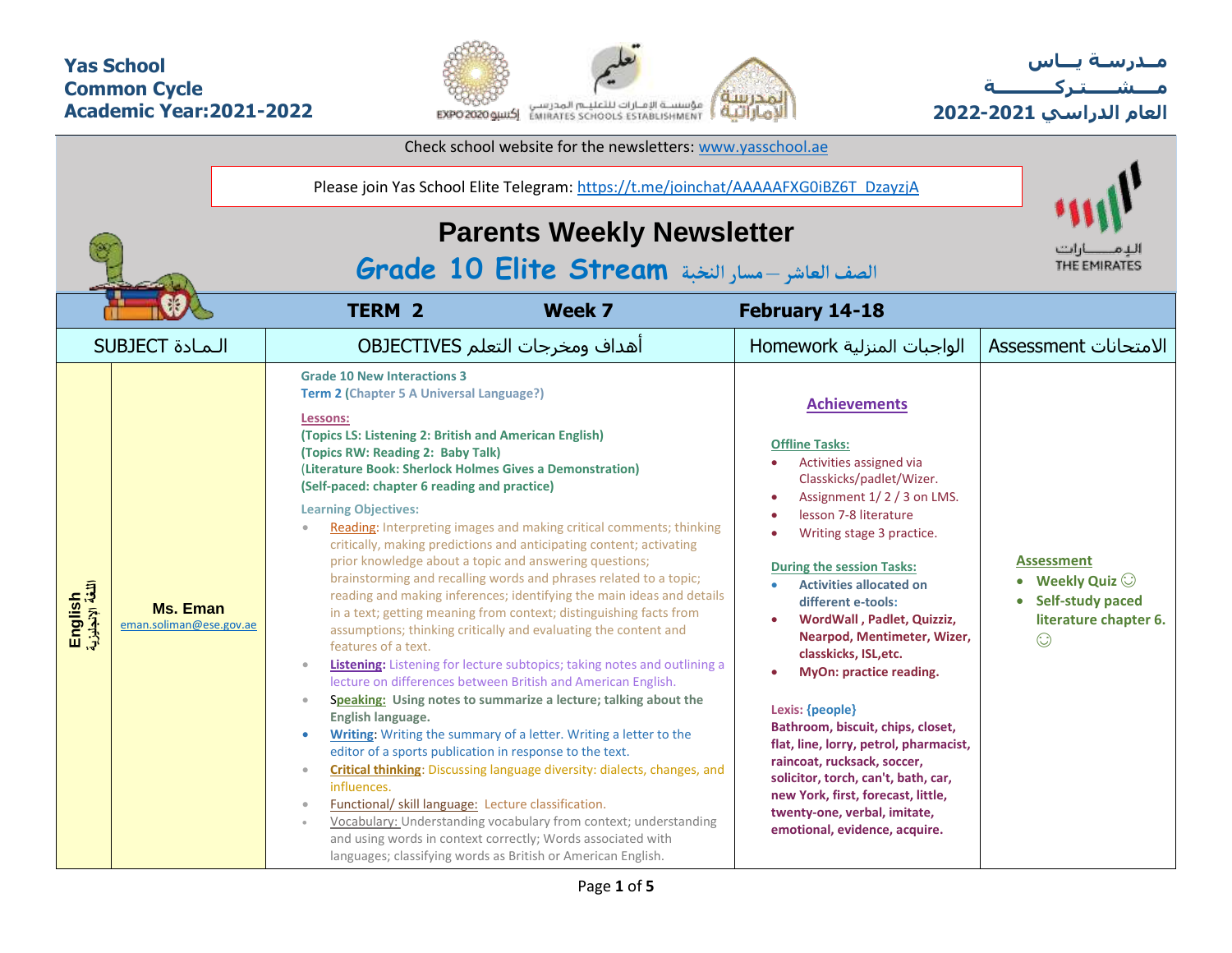| Math<br>ریاضیات    | <b>Ms. Nadia</b><br>(10 F)<br>nadeia.alalawi@ese.q<br>ov.ae | Find values of trigonometric functions for acute angles.<br>$\bullet$<br>Find values of trigonometric functions of general angles.<br>Find values of trigonometric functions by using<br>$\epsilon$<br>reference angles.<br>Find values of trigonometric functions given a point on a<br>unit circle or the measure of a special angle.<br>Find values of trigonometric functions that model<br>$\bullet$<br>periodic events. | <b>ALEKS</b> homework                     | <b>Weekly quiz</b><br>on Wednesday<br>7.6 and 9.1       |  |  |  |
|--------------------|-------------------------------------------------------------|-------------------------------------------------------------------------------------------------------------------------------------------------------------------------------------------------------------------------------------------------------------------------------------------------------------------------------------------------------------------------------------------------------------------------------|-------------------------------------------|---------------------------------------------------------|--|--|--|
|                    | Mr. Raju<br>(10 E)<br>Nagaraju.Boyina@ese<br>.gov.ae        | Find values of trigonometric functions for acute angles.<br>$\bullet$<br>Find values of trigonometric functions of general angles.<br>$\bullet$<br>Find values of trigonometric functions by using<br>reference angles.<br>Find values of trigonometric functions given a point on a<br>unit circle or the measure of a special angle.<br>Find values of trigonometric functions that model<br>$\bullet$<br>periodic events.  | Homework will be given in<br><b>ALEKS</b> | Weekly quiz will be<br>on Tuesday.<br>$(7.6$ and $9.1)$ |  |  |  |
| Biology<br>الأحياء | Ms. Abiola<br>Abiola.Dosumu@moe.g<br>ov.ae                  | Unit 4: History of Biological Diversity<br>Module 16: Organizing Life's Diversity Evolution<br><b>Lesson 1: History of Classification</b><br>Lesson Objectives: Students will be able to:<br>Create or use models to illustrate evolutionary<br>relationships.<br>Use models of evolutionary relationships to describe<br>✓<br>and/or analyze how different species are related                                               | Homework on Inspire Science               | Weekly Quiz on LMS                                      |  |  |  |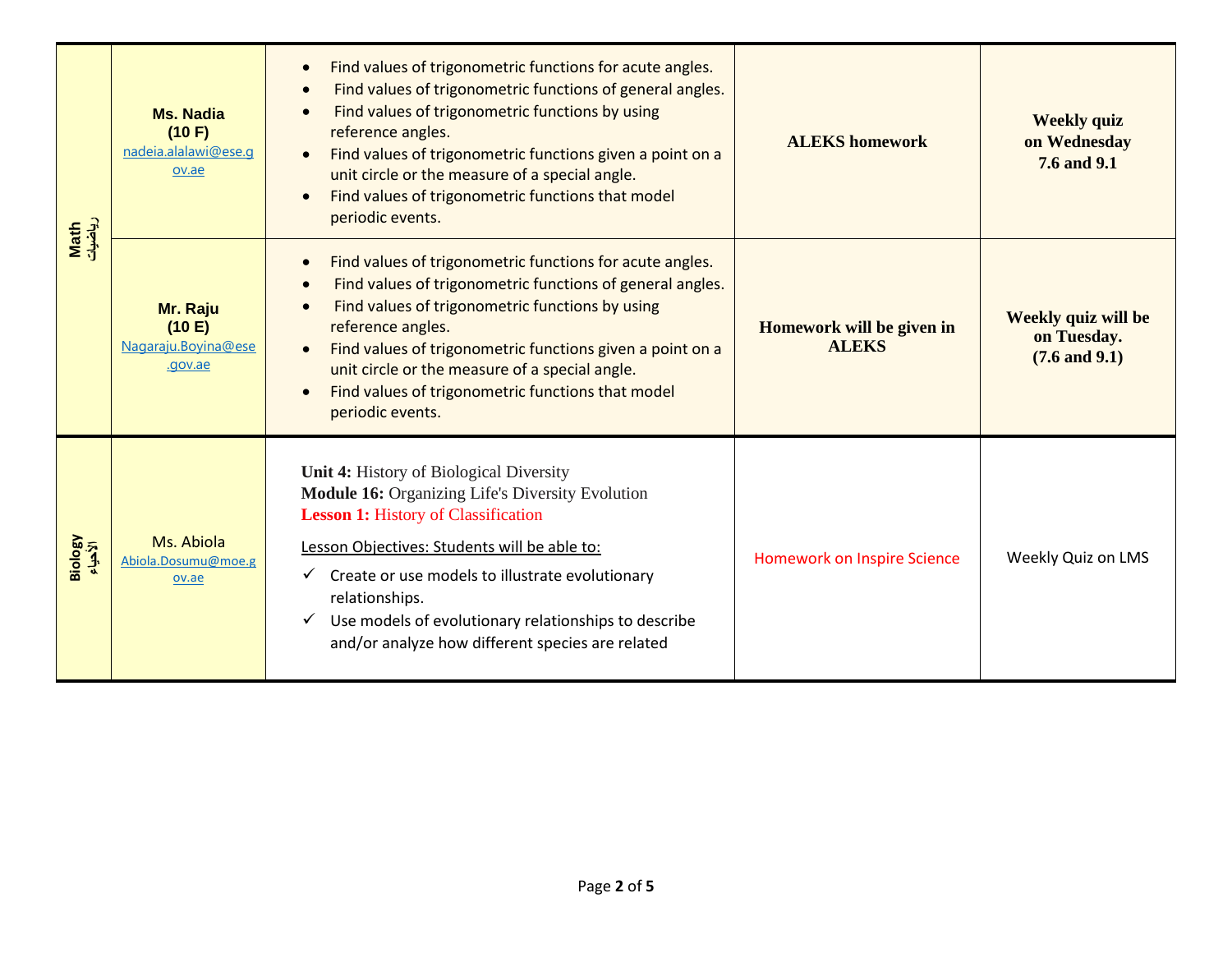| Physics<br>الفیزیاء                                   | <b>Ms. Swati</b><br>swati.sachdeva@ese.go<br>v.ae<br>(10 E & 10 F) | Explain simple harmonic motion, investigate Hooke's<br>$\bullet$<br>Law and the factors that affect the motion of a<br>horizontal mass - spring system and a simple pendulum<br>and the energy transformations that take place in these<br>systems<br>Explain simple harmonic motion, investigate Hooke's<br>$\bullet$<br>Law and the factors that affect the motion of a<br>horizontal mass - spring system and a simple pendulum<br>and the energy transformations that take place in these<br>systems. | <b>Homework on Inspire Science</b>                                                                                                                                                                   | Quiz on Week 6 SLOs<br>on Friday                                                          |
|-------------------------------------------------------|--------------------------------------------------------------------|-----------------------------------------------------------------------------------------------------------------------------------------------------------------------------------------------------------------------------------------------------------------------------------------------------------------------------------------------------------------------------------------------------------------------------------------------------------------------------------------------------------|------------------------------------------------------------------------------------------------------------------------------------------------------------------------------------------------------|-------------------------------------------------------------------------------------------|
| Chemistry<br>الكيمياء                                 | Mr. Carl<br>Carl.Addison@ese.gov.<br>ae                            | Curriculum to be covered this week:<br>Section 6.4 Enthalpy of Chemical Reactions<br>Section 6.5 Calorimetry<br>-Section 6.6 Standard Enthalpy of Formation and<br>Reaction                                                                                                                                                                                                                                                                                                                               | Students to revise all posted<br>recorded videos and<br><b>PowerPoints in LMS for</b><br>curriculum that is to be covered<br>this week.<br>AP classroom questions<br>assigned will also be homework. | <b>Pop Quiz covering</b><br>material covered so far<br>Tuesday 15 <sup>th</sup> February. |
| Arabic<br>اللغة العربية                               | المعلم مصطفى (بنين)<br>mustafa.khalil@ese.g<br>ov.ae               | <b>.      قصة قصيرة (الكرتونة)</b><br>استماع (لا تنتم إلا لنفسك)<br>•     تعبير كتابي (الصغيران) نص وصفى                                                                                                                                                                                                                                                                                                                                                                                                  | •      متابعة الأنشطة في برنامج<br><b>LMS</b><br>• تقديم المحادثة                                                                                                                                    | امتحان اللغة العربية الثاني<br>في دروس الامتحان السابق +<br>أسلوب الاستثناء               |
|                                                       | المعلمة مهلة (بنات)<br>mahla.alhamadi@ese.g<br>ov.ae               | •     قصة قصيرة (الكرتونة <mark>)</mark><br>استماع (لا تنتم إلا لنفسك)<br>•     تعبير كتابي (الصغيران) نص وصفي                                                                                                                                                                                                                                                                                                                                                                                            | •     متابعة الأنشطة في برنامج<br><b>LMS</b><br>• تقديم المحادثة                                                                                                                                     | امتحان اللغة العربية الثاني<br>في دروس الامتحان السابق +<br>أسلوب الاستثناء               |
| التربية الإسلامية<br>Islamic Studies                  | المعلمة سعاد<br>suaad.alhousani@ese.g<br>ov.ae                     | درس العفة                                                                                                                                                                                                                                                                                                                                                                                                                                                                                                 | أنشطة إثرائية عبر منصة LMS                                                                                                                                                                           |                                                                                           |
| Moral Edu. &<br>Social Studies<br>الدراسات الاجتماعية | احتماعيات<br>(المعلمة سماح)<br>samah<br>ai.mohamed@ese.gov.ae      | درس ( تحديات التنمية المستدامة في دولة الامارات العربية المتحدة )                                                                                                                                                                                                                                                                                                                                                                                                                                         | <mark>حل الأنشطة الإثرائية عبر</mark><br>منصة LMS                                                                                                                                                    |                                                                                           |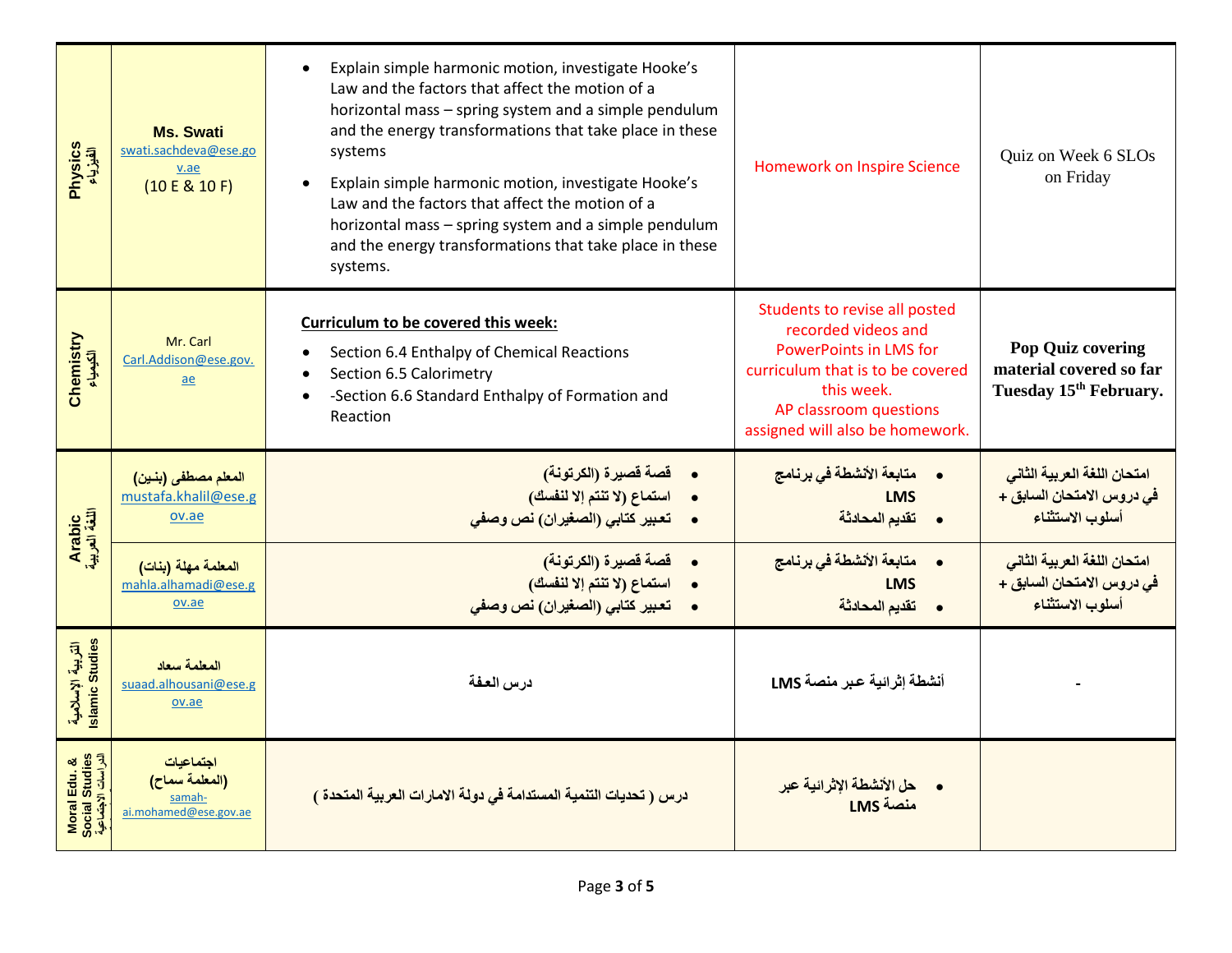|                                                         | المعلم سامر (بنين)<br>samir.ali@ese.gov.ae                                 | <b>Creating Robotic Arm</b>       | <b>Activities on LMS</b>                                                                                                                                                                                                                                                                                       | <b>Check Point 2</b> |
|---------------------------------------------------------|----------------------------------------------------------------------------|-----------------------------------|----------------------------------------------------------------------------------------------------------------------------------------------------------------------------------------------------------------------------------------------------------------------------------------------------------------|----------------------|
| Computer<br>Science                                     | المعلمة شيماء (بنات)<br>Shayma.Habboush@ese.gov<br>$a$ e                   | <b>Creating Robotic Arm</b>       | <b>Activities on LMS</b>                                                                                                                                                                                                                                                                                       | <b>Check Point 2</b> |
| Visual Art<br>الفئون البصرية                            | المعلمة فاتن (بنين)<br>faten.koussa@ese.gov<br>$a$ e                       | درس مدينتي 1                      | المطلوب في الدرس السابق <u>:</u><br>رسم لوحة تشكيلية لإحدى المدن أو<br>المبانى الملونة حول العالم كمدينة<br>شفشاون في المغرب أو سيدي بوسعيد<br>فى تونس أو المبانى القديمة فَى الدولة<br>مبينا الألوان التي توحي بالطبيعة<br>الصحراوية السائدة كالرمال والصخور<br>باستخدام الوان الباستيل أو ألوان<br>الأكريليك |                      |
|                                                         | المعلمة جيهان (بنات)<br>gehan.elhawy@ese.g<br>ov.ae                        | مدينتى - 1                        | <mark>تختار الطالبة من خلال درس ألواننا</mark> لوناً<br>يمكن استخراجه من الطبيعة الإمارتية<br><mark>وترسم به <mark>ش</mark>ارعا <b>يضم <mark>مجمو</mark>عة من</b></mark><br>المباني المتجاورة، كما وتوضح سبب<br>اختيار ها لهذا اللون.                                                                          |                      |
| <b>Drama</b><br><b>Buth</b>                             | المعلم محمود صابر (بنين)<br>mahmoud.hmohamed@ese.<br>gov.ae                | تحليل النص الواقعى                |                                                                                                                                                                                                                                                                                                                |                      |
|                                                         | المعلم سلمان (بنين)<br>Selmen.zenned@ese.gov.ae                            | قوالب التأليف الأوبرا والأوبريت 2 |                                                                                                                                                                                                                                                                                                                |                      |
| Music<br>موسیقی                                         | المعلمة رحمه(بنات)<br>Rahma.Mehrez@ese.gov.ae                              | موسيقى العصر الحديث المعاصر       |                                                                                                                                                                                                                                                                                                                |                      |
| Physical & Health Education<br>التربية الصحية والرياضية | <b>Mr. Wassim</b><br>(Boys)<br>wassim.khouaja@ese.gov.<br>$\underline{ae}$ | <b>ATHLETICS: Relay</b>           | <b>SELF LEARNING IN LMS</b>                                                                                                                                                                                                                                                                                    |                      |
|                                                         | <b>Ms. Sabiha (Girls)</b><br>sabiha.alkerwi@moe.gov.a<br>$\overline{e}$    | <b>Athletics - Relays</b>         | <b>SELF LEARNING IN LMS</b>                                                                                                                                                                                                                                                                                    |                      |